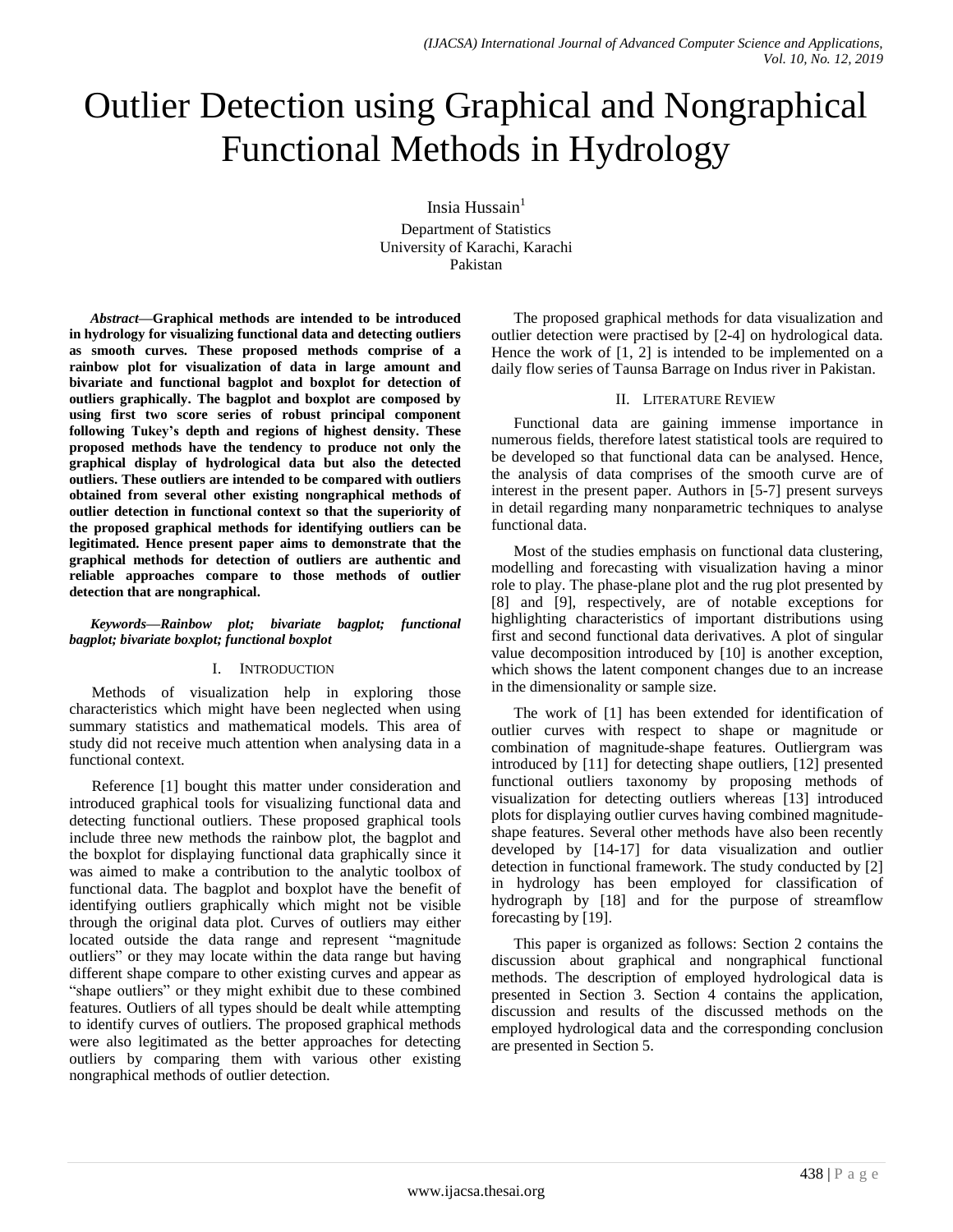#### III. METHODOLOGY

This section represents a functional graphical method for visualizing data and also functional graphical and nongraphical methods for detecting and computing outliers, respectively. The rainbow plot provides data visualization graphically whereas bagplot and boxplot are graphical methods for outlier detection. Outliers are computed nongraphically using functional mathematical methods which include methods of likelihood ratio test, integrated error square, functional depth and robust Mahalanobis distances.

## *A. Functional Graphical Methods for Data Visualization and Outlier Detection*

Outliers are observations which are unusual and required to be detected and treated [20]. A crucial phase before modelling in data analysis is to detect and treat outliers since outliers also affect the analysis, modelling and forecasting of data in hydrology, therefore detailed study in this regard was conducted by [2] in hydrology. Hence, the present section contains functional graphical methods for outlier detection to explore and analyse unusual observations.

Various methods were presented in some works of literature of functional context for outlier detection by [21-23]. However, [1] introduced new tools for detection of outliers which do not only identify outliers accurately and have fast computing speed but also provide a graphical presentation of outliers to observe the behaviour of unusual observations. These proposed graphical approaches contain rainbow plot for visualization of data pattern whereas bagplot and boxplot are the tools for identifying outliers graphically. The observations or curves which locate within or outside the range of data due to unusual structure or shape are identified as outliers. Practically, results may vary between the two methods proposed for outlier detection depending on the nature of employed data.

*1) Rainbow plot:* The rainbow plot introduced by [1] and implemented by [2,4] in hydrology for the purpose of visualizing a complete set of employed data through a single plot having a distinct feature of displaying data curves using rainbow colour palette following data order. Two indices are used for data ordering that are functional depth and data density. The bivariate score depth and kernel density estimates are used for computation of the data ordering indices. The bivariate score depth is written as

$$
OTi = d(zi, Z), Z = {zi \in \mathbb{R}^2; k = 1, ..., n}
$$
 (1)

where  $d(.)$  is the function of half-space depth introduced by [24]. Depth function by Tukey for bivariate score series  $z_i$ of first two principal components is defined as the amount of smallest observations present in closed half-space with  $z_i$ points on the boundary. The observations arrange decreasingly following depth values  $OT<sub>j</sub>$  order. The first curve according to the depth order is the median curve having highest  $OT_i$  whereas curve having lowest  $OT<sub>i</sub>$  is the outermost curve. The median curve based on Tukey's depth function is obtained using a bivariate score series  $z_i$  as observations of the curve which is adopted as an alternate approach to original data for simplification. The series  $z_i$  as observations of functional data are also ordered using kernel density estimate [25] as follows:

$$
OD_j = \hat{f}(z_j) = \frac{1}{n} \sum_{k=1}^n \frac{1}{h_k} K\left(\frac{z_j - z_k}{h_k}\right), \ j \neq k, j = 1, ..., n \tag{2}
$$

where  $K(.)$  is a kernel function and smoothing parameter  $h_k$ is a bandwidth of  $k$ th point  $\{z_k\}$ . The observations are arranged decreasingly following  $OD<sub>i</sub>$  order. Hence, the mode curve is the first curve containing the highest *OD* whereas the curve containing the lowest *OD* is an outlying curve. The curves ordered according to *OT* and *OD* are displayed according to order of rainbow colour in such a way that the curves closest to median or mode appear in red whereas outlying curves appear in violet colour.

*2) Functional bagplot:* The bivariate bagplot based on half-space depth function was introduced by [26]. This plot was employed in multivariate and functional context by [27] and [2,4] respectively in hydrology using streamflow data. The functional bagplot is obtained following the pattern of bivariate bagplot which is composed using the first two score series  $z_i = (z_{i,1}, z_{i,2})$  of principal components in such a way that each bivariate bagplot point correspond to each functional bagplot curve. Three elements that are the central median curve surrounded by inner region enclosed in an outer region cause the formation of bivariate bagplot which also contribute to the composition of functional bagplot. The inner region captures total observation of 50 per cent and surrounded by 95 or 99 per cent of total observation bounded by the outer region which is formed by inflating inner region according to ρ factor. Author in [1] suggested  $\rho$  value 1.96 for 95 per cent inflation and 2.58 for 99 per cent inflation since the standard normal distribution is followed by score series  $z_i$ . Finally, the points appear outside the inflated outer region are outliers.

*3) Functional boxplot:* The bivariate boxplot based on highest density region is composed by the first two  $z_i$  score vector of the principal component was introduced by [28]. The pattern employed for the formation of bivariate boxplot is followed for the composition of a functional boxplot. The detailed study regarding functional boxplot was organized by [1] and practised by [2,4] in hydrology. Recently, applications of boxplot in functional context have been conducted by [29,30].

As discussed in subsequent section, three elements correspond to bivariate boxplot, combine to compose a functional boxplot such that mode curve is formed in the centre of inner region containing 50 per cent data observations enclosed in an outer region having 95 or 99 per cent of total observation while the observations not bounded by outer region and located outside the region are outliers.

The difference in outliers obtained by bagplot and boxplot are due to the approaches used for establishing inner and outer regions since median and depth function belong to bagplot whereas mode and density estimate belong to boxplot. Hence, outliers displayed by bagplot are unusual observations compared to median whereas boxplot display outliers which are unusual with respect to mode.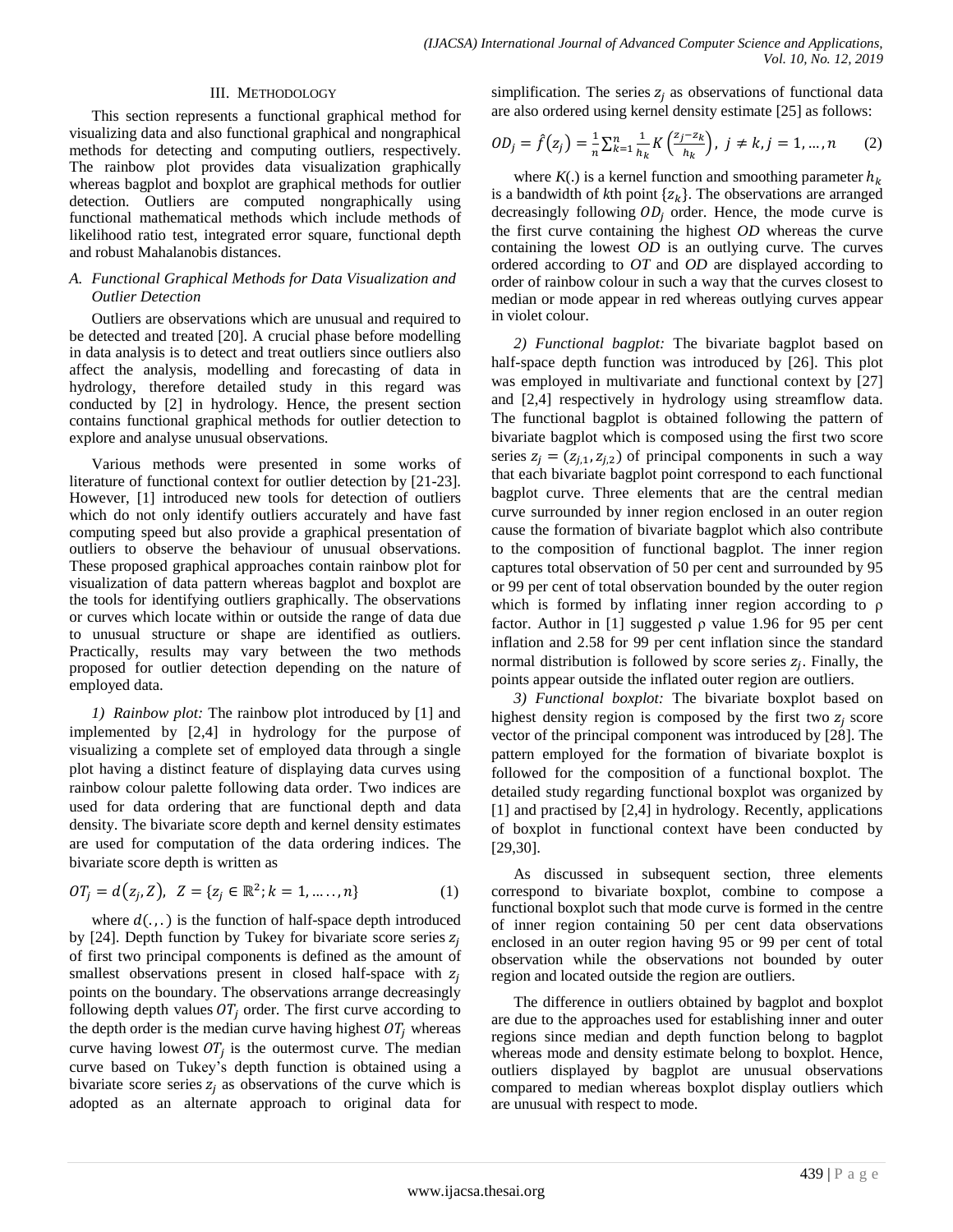## *B. Detection of Outliers using Nongraphical Functional Methods*

Reference [1] proposed the comparison of graphical methods (i.e. bagplot & boxplot) with various nongraphical methods for detecting functional outliers, performed on discretized functions. The graphical method has been legitimated better able to detect outliers than other nongraphical methods. The nongraphical methods for detecting functional outliers are as follows:

*1) Method of likelihood ratio test:* Reference [22] proposed a method for detecting outlier which calculates a statistic of likelihood ratio test for each  $y_i(x)$  curve. An outlier is a value when most of the test statistics exceed a given c critical value. This outlier value is then removed and the new outlier is obtained from the remaining data. This process stops when no more values of outliers are detected. Following equation based on depth function is used for this test

$$
o_j = \int D\left(y_j(x)\right) dx\tag{3}
$$

A univariate measure of depth for a particular *x* value is  $D(y_i(x))$ . According to this definition, the curves are ordered increasingly by an order of  $\{o_i\}$ , such that a curve with the lowest depth function is the first curve whereas a curve with the highest depth function is the last curve.

*2) Method of integrated error square:* Author in [31] proposed a method for detecting outliers which contains the principal component analysis of robust function. Let the integration of error square for jth observation be

$$
v_j(x) = \int_x e_j^2(x)g dx = \int_x (y_j(x) - \sum_{l=1}^L z_{j,l} \phi_l(x))^2 dx
$$
 (4)

where *L* is a number of pre-specified components; usually 2, { $\phi_l(x)$ } are the functions of principal components and  $z_{i,l}$ are their related scores. This provides an accurate measure of the approximated principal component for *j*th observation. High integrated error square indicates points with high likelihood as outliers. If  $e_j(x)$  is distributed normally, then  $v_i(x)$  follows a chi-square  $(\chi^2)$  distribution with  $E(v_i(x))$  $0.5Var(v_i(x))$  then the probability that  $v_i < c$ , where c  $m + \lambda \sqrt{m}$  and  $m =$  median  $({v_1, ..., v_n})$ , is approximately  $\Phi(\lambda/\sqrt{2})$ , where  $\Phi(.)$  is the standard normal distribution function. For example,  $\Phi(3.29/\sqrt{2}) = 99\%$  when  $\lambda = 3.29$ .

*3) Method of functional depth:* Author in [32] proposed a method for detecting outliers by employing functional depth including all curves as well as trimmed curves. The centre of a group of curves is measured using the functional depth. Hence, a group of curves ordered in the outward centre is obtained through depth. In fact, the curve having maximum depth can be considered as an estimate for the functional distribution centre. Therefore, depth is an inverse notion of outlyingness and curves of functional outliers which are supposed to be located far from the central region of the data,

are the curves with low depth. Hence, functional outlier curves are detected having comparatively lower depth.

*4) Method of robust mahalanobis distances:* The Robust Mahalanobis distance is a multivariate method for detection of outliers which is applicable on discretized curves  $\{y_i(x_k)\}$  $1, \ldots, p$ . Suppose the functional data are obtained on an equal distance  $\{x_1, \ldots, x_n\}$ dense grid, the Mahalanobis distance square is defined as

$$
r_j = (y_j(x_k) - \hat{\mu}(x_k))'\hat{\Sigma}^{-1}(y_j(x_k) - \hat{\mu}(x_k)), \ k = 1, ..., p (5)
$$

where the mean of a sample is  $\hat{\mu}(x_k)$ ,  $\sum$  is a covariance matrix robust estimate of  $\{y_i(x_k)\}\$  which is assumed to be a positive definite, such that  $\sum_{n=1}^{\infty}$  is nonsingular. The comparison of resultant distance with a critical value follows  $\chi^2$ distribution having degrees of freedom *p*. For α=99%, a predefined level, observations are considered to be outliers that contain Mahalanobis distance square greater than  $\chi_{0.99, p}^2$  critical value. The Robust Mahalanobis distance variations are further discussed by [21,33].

## IV. DATA DESCRIPTION

The major data source in hydrology is daily streamflow. Flows of water are also recorded instantly, hourly or on other time scales. The data series of the daily flow of Taunsa barrage are available from Sindh Irrigation department, Sindh Secretariat, Karachi, Pakistan.

Taunsa barrage is built in [Taunsa](https://en.wikipedia.org/wiki/Taunsa_Tehsil) Tehsil of Dera [Ghazi](https://en.wikipedia.org/wiki/Dera_Ghazi_Khan_District) Khan [District](https://en.wikipedia.org/wiki/Dera_Ghazi_Khan_District) located in Punjab province on the Indus River in [Pakistan.](https://en.wikipedia.org/wiki/Pakistan) It has a discharge capacity of up to 1,000,000 cusecs (i.e. approximately 28300  $\overline{m}^3 s^{-1}$ ). Fig. 1 indicates the geographical location of the Taunsa Barrage.



Fig. 1. Geographical Location of Taunsa Barrage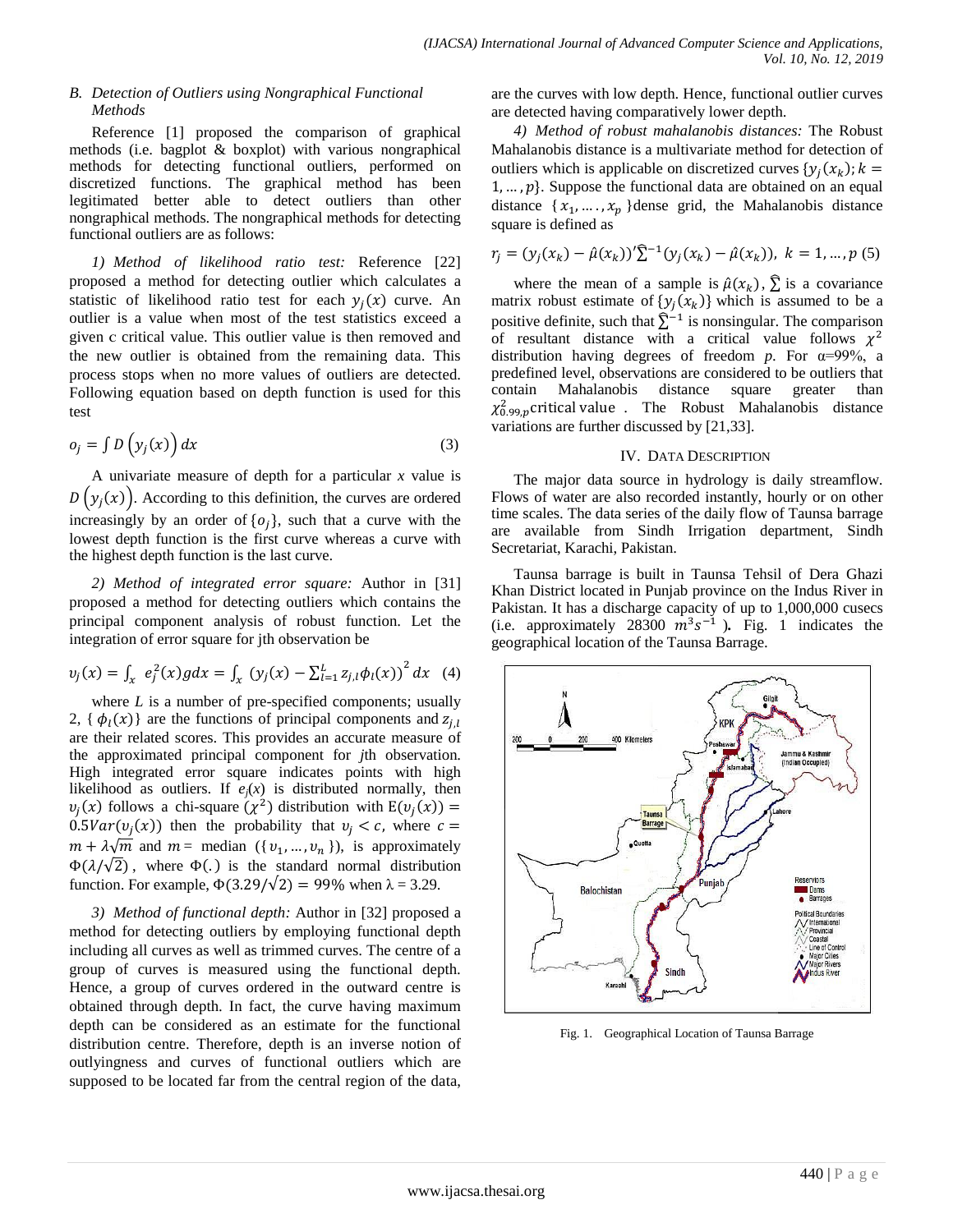Some studies use data of entire year while some use data of only high flow season depending on what region is considered as an area for flood analysis. Data used in the present study are the observations of 6 months ( $T = 183$  days) for the duration of years 1977 to 2017 (*n*=41 years) since high flow season is observed during April to September in Pakistan. The series of observations are  $Y_i = (y_i(t_1), \dots, y_i(t_T))$ ,  $j = 1, \dots, n$ ,  $k = 1, \dots, T$ , where  $n=41$  years,  $T = 183$  days and  $y_i(t_k)$  is the recorded discrete flow value on  $t_k$  day in the *j*th year. Before any calculation is performed the values of streamflow which are recorded originally in cusec (a volume flow rate) are required to be converted into cubic meter per second ( $m^3 s^{-1}$ ).

#### V. ANALYSIS

Specific formats of data ordering are followed by all the proposed graphical methods. Rainbow plot displays the curves of all the data in a single plot having a distinct feature of colour palette following the order of rainbow colours. By default, time order is followed by the curves of rainbow plot in such a way that the curve of the recent past appear in violet whereas curve belongs to remote past is appear in red colour.

The rainbow plot is the simplest way of displaying all the data in the functional format ordered with respect to time. Due to the overlapping of the number of curves, "median curve" or "mode curve" is not easily identified or it is difficult to locate where the majority of data curves present. Also, outliers are difficult to be identified if other curves obscure them. Therefore, there are also other options for ordering functional data using (1) and (2), respectively. This ordering is done using rainbow plot such that curves colour then follows the pattern of rainbow according to depth or density ordering. The curve near the core of data appears in red, whereas the curve in violet is an outlying curve. Since plotted curves follow either depth or density ordering, the red data curves are usually obscure, whereas data curves in violet are seen distinctly even if they are overlapped by other data curves.

The simple rainbow plot follows time ordering as shown by Fig. 2(a), but some data sets required to be ordered according to the data value themselves. Therefore, two optional ordering methods stated earlier i.e. depth or density uses the first two scores of principal components for measuring either "depth" or "density" of data according to the order of data values.

Tukey's depth is described as the number of smallest data values present in an enclosed half-plane. The data values are then increasingly ordered as the  $OT_i = d(z_i, Z)$  distance, using (1). The curve we first obtain by this order is considered as a curve of the median, while the last order curve is the outlying curve among all curves where a distance from the median to each curve is defined as depth. Depth ordering rainbow plot is depicted in Fig. 2(b). The black curve in the centre represents the median, the curve in purple is an outlying curve and the curve in red, near the median, is not clearly seen due to the other data curves are overlapping.



Fig. 2. Rainbow Plots with (a) Time (b) Depth and (c) Density Ordering for Years 1977-2017.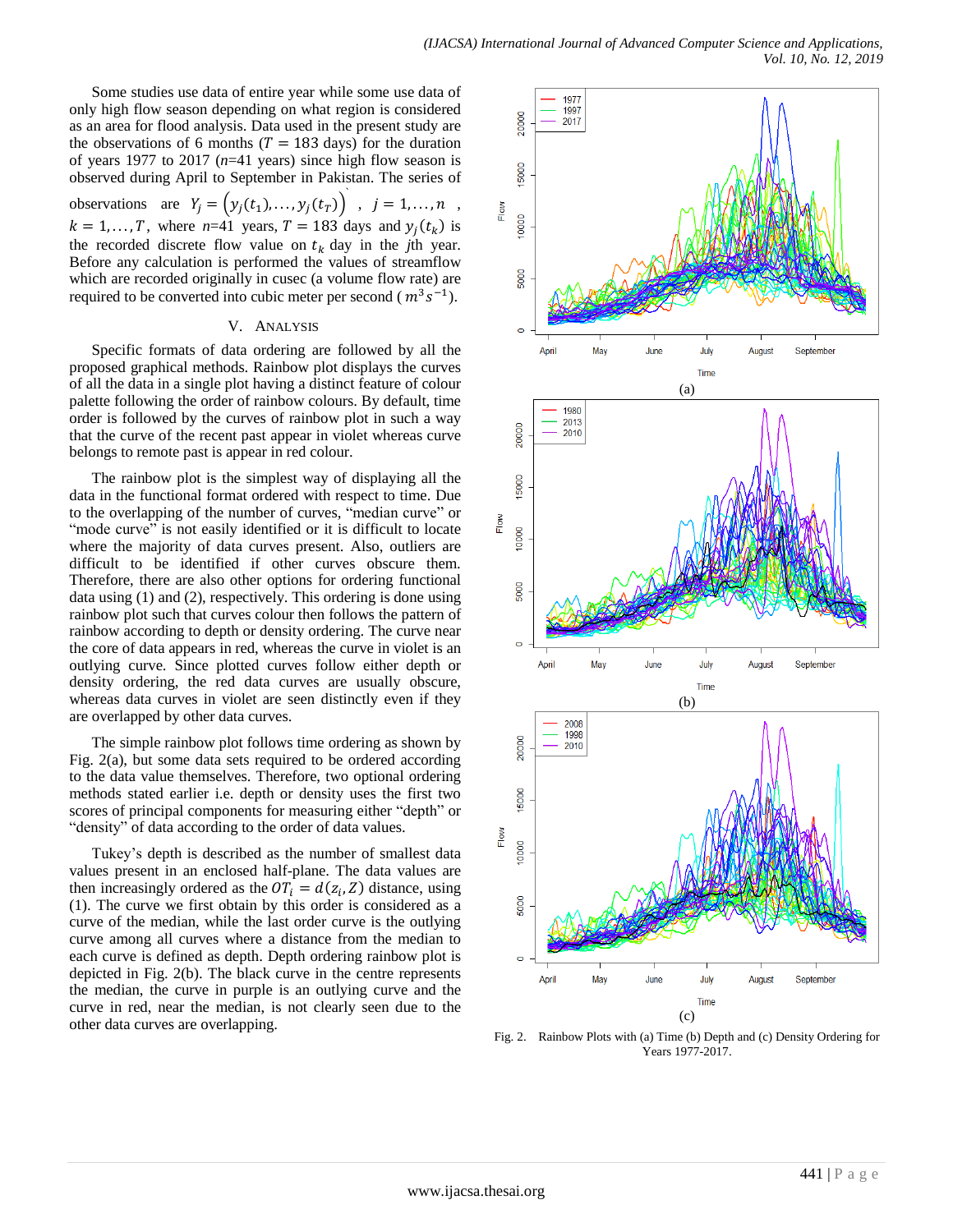The third way for ordering data points is by the estimate of kernel density at each data value, using (2). The values of  ${OD<sub>i</sub>}$  decreasingly order the functional data, such that the first order curve is the curve of highest density and considered as "mode curve" whereas the last order curve is the curve of lowest density and considered as an unusual outlying curve. It can be noted that the values of the last curve obtained through this ordering is possibly remain the same compared to the other curves and its  $(z_1, z_2)$  bivariate scores might be in the centre of  $(z_1, z_2)$  scatter plot such that no other points are around it and hence having the value of lower density. Results reveal that both ordering methods may follow a similar order, especially for high ordering years. Density ordering rainbow plot is depicted in Fig. 2(c). The black curve in the centre represents a mode, the curve in purple is an outlying curve and the curve in red, near mode, is not clearly seen due to the other data curves are overlapping.

The data observations ordered by depth and density, lead to the formation of bivariate and functional bagplot and boxplot, as described in the subsections of 2.1. The association of bivariate and functional bagplot and boxplot to the first two scores of principal components for the probability coverage of 95% and 99% are illustrated in Fig. 3 and Fig. 4. The bivariate bagplot and boxplot exhibit median and mode, respectively, the inner region which covers 50% and an outer region which accumulate 95% or 99% of data values depending on the selected values of factor  $\rho$  i.e. either 1.96 or 2.58. The functional bagplot and boxplot contain curve of median and mode, respectively, area of the inner region and outer region. The functional bagplot and boxplot inner and outer region contain 50% and 95% or 99% of all the data curves, respectively.



Fig. 3. (a) The bivariate and (b) Functional Bag Plot with 95%, whereas (c) The Bivariate and (d) Functional Bag Plot with 99% of Probability Coverage.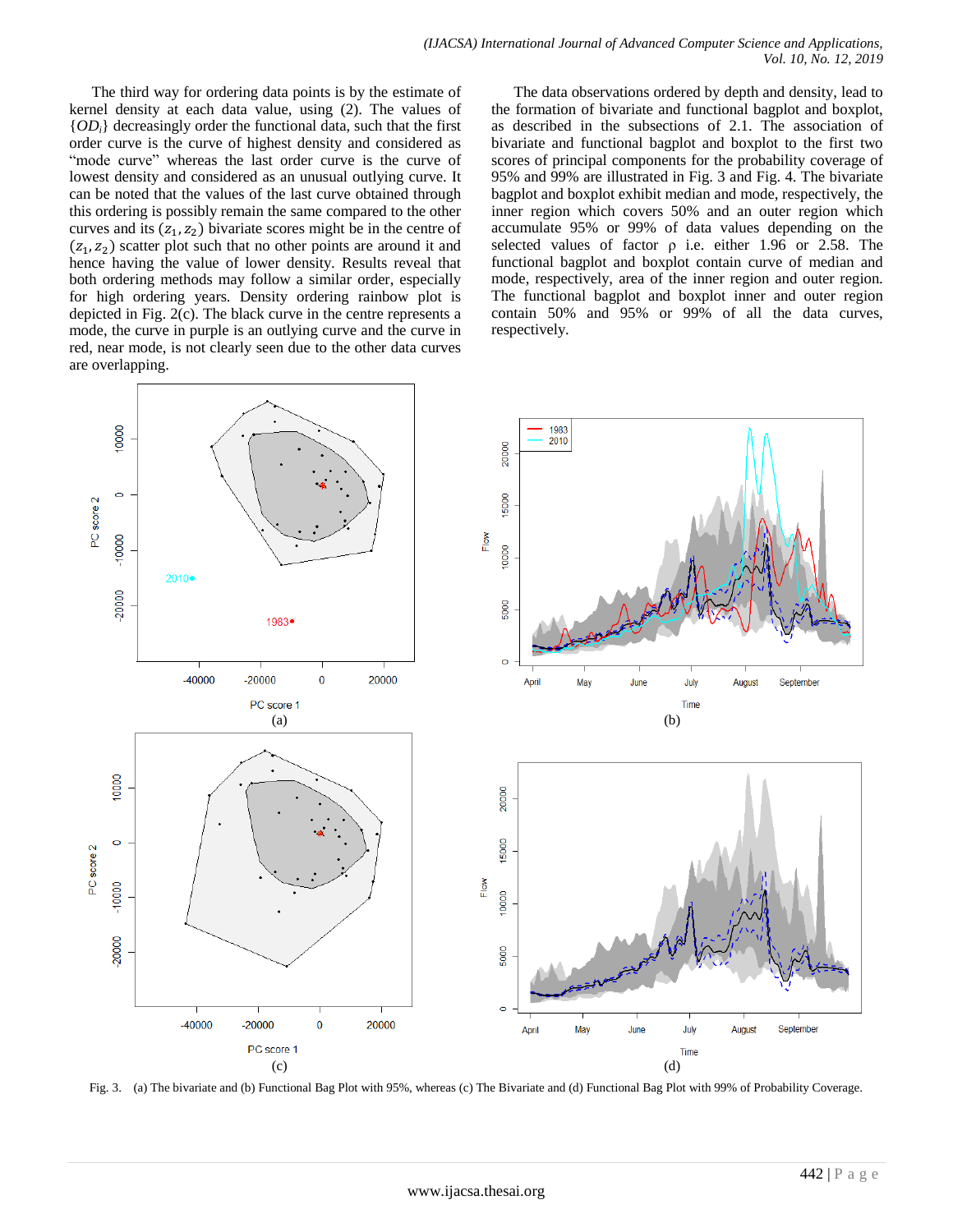

Fig. 4. (a) The Bivariate and (b) Functional Boxplot with 95%, While (c) The Bivariate and (d) Functional Boxplot with 99% of Probability Coverage.

The dark grey shaded area of bivariate bagplot and boxplot displays inner 50% region whereas area in light grey shade exhibits outer 95% and 99% region. These shaded areas correspond to the region of functional bagplot and boxplot with same shades. Points that appear beyond the outer region are detected as outliers. The bivariate bagplot and boxplot outliers appear in several colours match to the colour of functional bagplot and boxplot outlier curves. The median and mode display as the mark of a red asterisk (Fig. 3(a) and 3(c)) and (Fig. 4(a) and 4(c)), respectively, which corresponds to the black curve of median and mode appears in functional bagplot and boxplot (Fig. 3(b) and 3(d)) and (Fig. 4(b) and 4(d)), respectively.

It is clearly observed from Fig. 3 that the years 1983 and 2010 are identified as outliers when 95% region of both bivariate and functional bagplots are considered as displayed by Fig. 3(a) and 3(b). Besides this, no outlier is located outside the 99% region of bivariate and functional bagplots, as exhibited by Fig.  $3(c)$  and  $3(d)$ . Note that, usually when outliers are found near the median, it is difficult to be detected by bagplot [1]. Therefore, it is authentic to use more appropriate approach and that is boxplot. The years 1978 and 1983 appear beyond 95% outer region as shown by Fig. 4(a) and 4(b). The only outlier detected with the probability coverage of 99% is the year 2010 which is displayed outside the bivariate and functional boxplot outer region as displayed by Fig. 4(c) and 4(d). It can be deduced that the outlying year 1978 is close to the median, therefore, it was not detected by bagplot whereas the outlying years 1986 and 2010 are not close to the median. It can be concluded that the flow corresponds to the year 2010 is an outlier having different shape and magnitude compared to the curve of other years. The year 2010 is an authentic outlier identified through both bagplot and boxplot. Hence, boxplot is considered a more reliable approach for the detection of outliers than bagplot.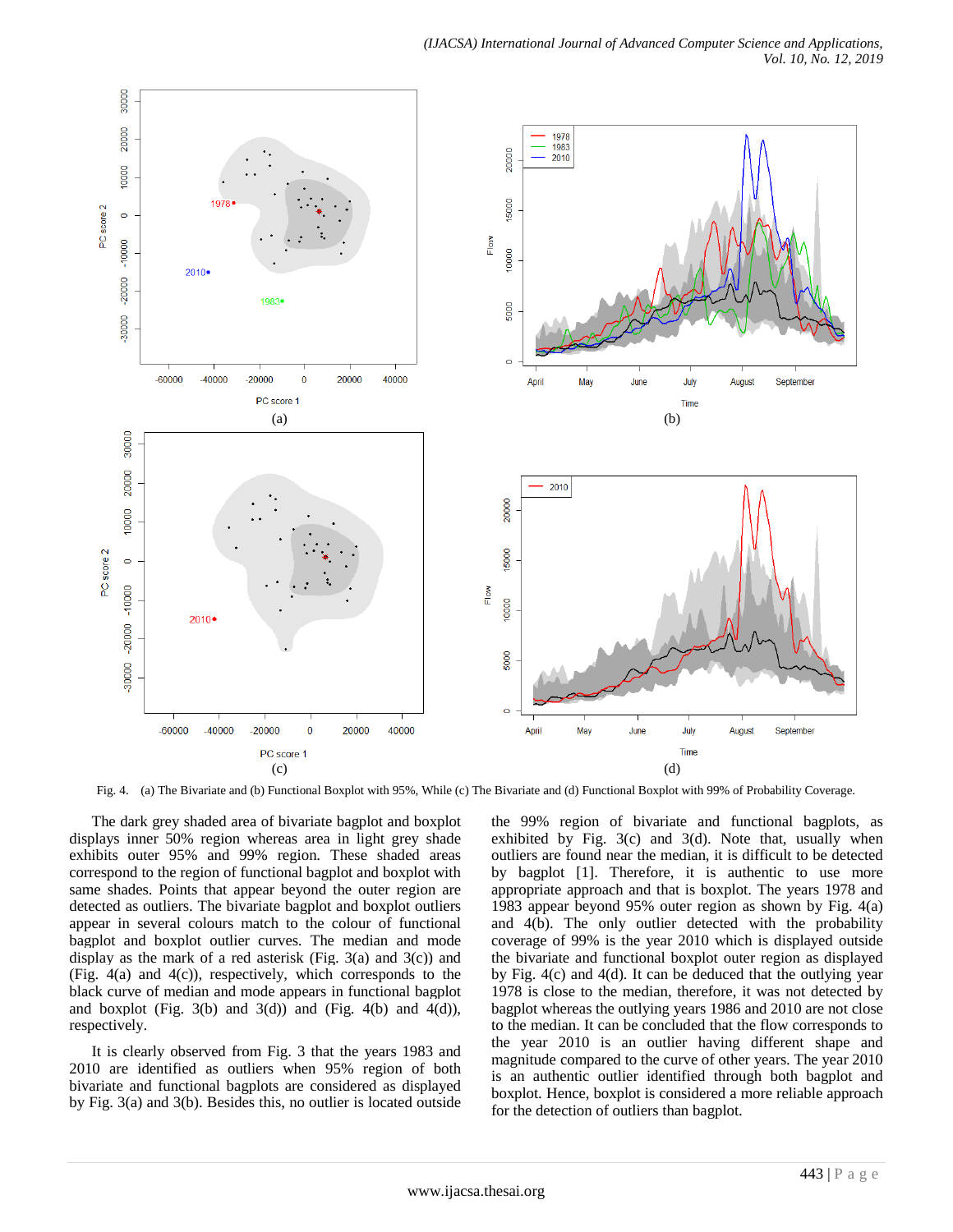As discussed earlier in Section 2.1 that the bagplot and boxplot are the graphical methods for detecting and identifying functional outliers. These detected outliers are compared to the outliers detected by various nongraphical methods for detecting functional outliers, as discussed in Section 2.2. The purpose of conducting this comparison is to legitimate that the graphical methods are better able to detect outliers than nongraphical methods in a functional context. The nongraphical methods for detecting outliers were applied to the smoothed flow data for years 1977-2017. Outputs of nongraphical methods; likelihood, integrated error, depth and Robust method, and graphical methods; bagplot and boxplot for functional data are tabulated in Table I with the computation time of each method.

#### VI. RESULTS

The results displayed by Table I demonstrates that likelihood method is unable to detect any outliers, the integrated method detected several outliers, a similar result is also produced by depth method while robust method provides a comparatively better result. Hence, the likelihood method produced the worst performance with respect to accuracy and computation time. The integrated method detected many years, among them only a few exist as outliers. The depth method is unable to encounter shape outliers according to [34] analysis, therefore results show false detection and slow computation time. In contrast, the highest accuracy and fastest time computation for detecting outliers are achieved by functional bagplot and boxplot, compare to other earlier implemented methods i.e. likelihood, integrated error, depth and Robust method.

The graphical methods to visualize functional data and identify functional outlier have advantages that they not only accurately detect outliers but also simultaneously give the graphical presentation to visualize those outliers. Hence, resultant values in Table I demonstrate that the performance of proposed graphical methods is explicitly better than existing nongraphical methods for detecting outliers. In spite of the fact that sometimes the method of bagplot could not detect those outliers which are around the curve of median and such outliers can be identified correctly by boxplot, the bagplot and boxplot are authentic methods for detecting correct functional outliers.

| TABLE. I. | A COMPARISON OF THE OUTLIER DETECTION PERFORMANCES |
|-----------|----------------------------------------------------|
|-----------|----------------------------------------------------|

| <b>Methods</b>                   | <b>Detected outliers</b>                                                                                                        | Time (mins) |
|----------------------------------|---------------------------------------------------------------------------------------------------------------------------------|-------------|
| Likelihood ratio test            | None                                                                                                                            | 1.54        |
| Integrated squared<br>error      | 1978, 1979, 1981, 1983, 1984,<br>1987, 1988, 1989, 1990, 1991,<br>1992, 1994, 1995, 1996, 1997,<br>1998, 2005, 2006, 2010, 2015 | 2.33        |
| Functional depth                 | 2010, 20111, 2012, 2013, 2014,<br>2015, 2016, 2017                                                                              | 2.19        |
| Robust Mahalanobis<br>Distance   | 2010                                                                                                                            | 0.45        |
| Functional bagplot               | None                                                                                                                            | 0.01        |
| <b>Functional HDR</b><br>boxplot | 2010                                                                                                                            | 0.37        |

#### VII.CONCLUSION

In this paper, three graphical methods for visualization of functional data and identification of functional outliers have been employed. Ranking scores of principal components using depth or density of data is performed in a two-dimensional space so that inliers and outliers are separated. The graphical presentation is obtained by scores matching, displayed by both bivariate bagplot and boxplot followed by functional curves. The approaches employed in this paper have the benefits of accurately detecting outliers with a fast-paced computation while simultaneously representing it graphically.

The results obtained from the implementation of the proposed method on the data of Taunsa Barrage illustrate that the graphical methods are better in performance compare to existing nongraphical methods for detecting outliers, which either detect miss obvious or spurious outliers.

Besides this, the method of depth-based which contribute in the formation of bagplot is not able to detect outliers that are close to the curve of median whereas the method of densitybased which contribute in the formation of boxplot can detect such outliers authentically. Hence boxplot is more reliable compared to bagplot nevertheless both the graphical approaches are authentic for displaying and detecting concrete outliers.

#### VIII. FUTURE SCOPE

Functional data modelling, analysing and forecasting are seriously affected due to the outlier presence. Statistical analysis can lead to invalid conclusions if the identification and treatment of outliers are ignored. Hence, a crucial phase before modelling is to detect and treat outliers so that outliers do not affect the analysis and forecasting of data in hydrology.

#### ACKNOWLEDGMENT

The author wants to express gratitude to Sindh Irrigation Department, Sindh Secretariat, Karachi, Pakistan for graciously catering with data of Taunsa Barrage for executing this study. The author also thanks the authors of Rainbow R packages [35].

#### **REFERENCES**

- [1] R. J. Hyndman and H. L. Shang, "Rainbow plots, bagplots, and boxplots for functional data," Journal of Computational and Graphical Statistics, vol. 19, no. 1, pp. 29–45, 2010. doi:10.2307/25651298.
- [2] F. Chebana, S. Dabo-Niang and T. B. Ouarda, "Exploratory functional flood frequency analysis and outlier detection," Water Resources Research, vol. 48, no. 4, W04514, 2012. doi:10.1029/2011WR011040.
- [3] L. Millán-Roures, I. Epifanio and V. Martínez, "Detection of anomalies in water networks by functional data analysis," Mathematical Problems in Engineering, vol. 2018, no.1, 2018. doi:10.1155/2018/5129735.
- [4] I. Hussain and M. Uddin, "Functional and multivariate hydrological data visualization and outlier detection of Sukkur Barrage," International Journal of Computer Applications, vol. 178, no. 28, pp. 20-29, 2019. doi:10.5120/ijca2019919097.
- [5] J. O. Ramsay and B. W. Silverman, Functional Data Analysis, Springer, New York, NY, USA, 2nd edition, 2005.
- [6] F. Ferraty and P. Vieu, Nonparametric Functional Data Analysis: Theory and Practice, Springer, 2006 doi:10.1007/0-387-36620-2.